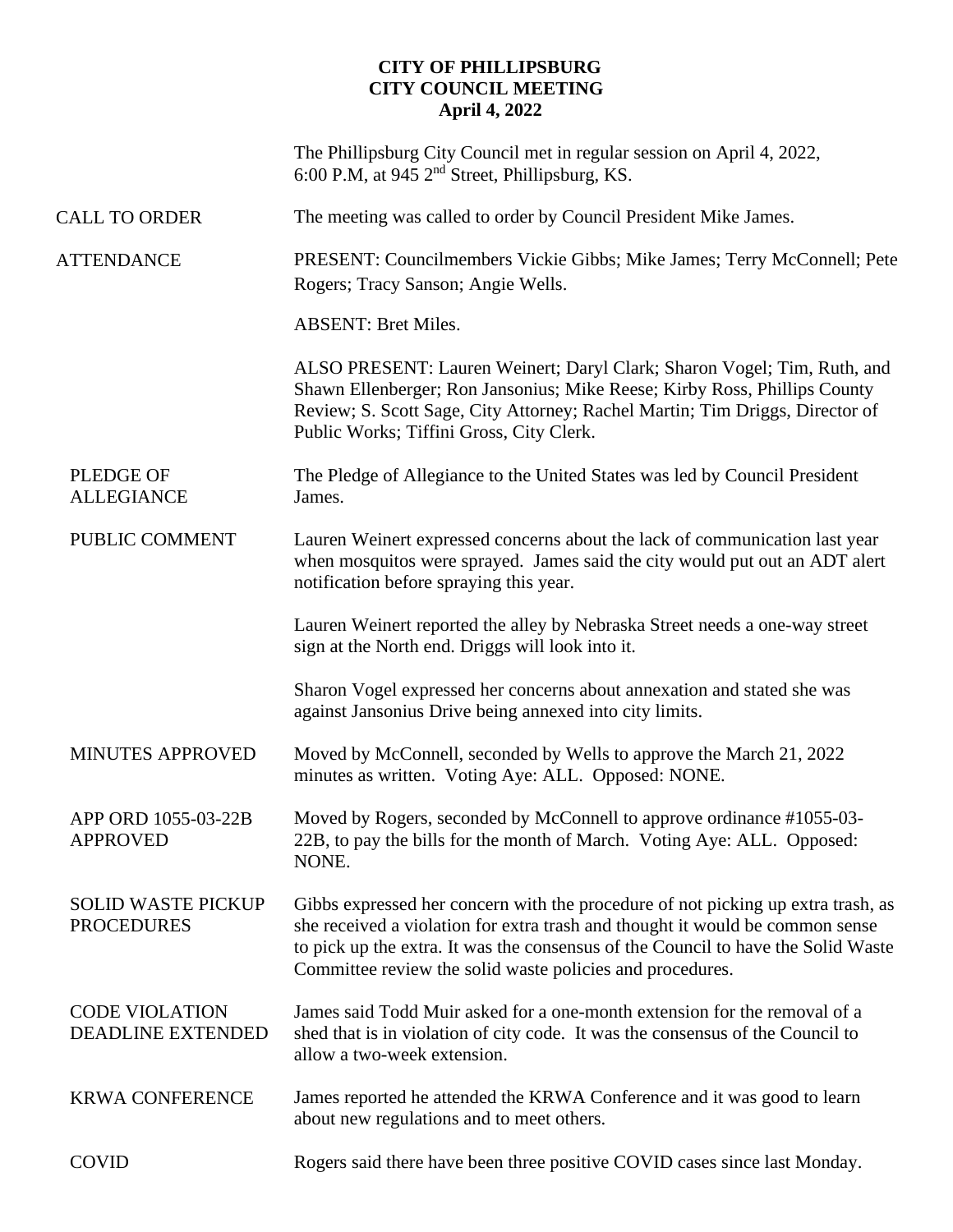## CODE VIOLATION UPDATE NEEDED

McConnell reported the house on  $7<sup>th</sup>$  Street is for sale and there has been no progress with the repairs in the last week. Driggs will attempt to contact owner for an update.

RESOLUTION #309 ADOPTED

Sanson presented the following resolution that was recommended by the Planning Commission:

**RESOLUTION ADOPTING FEE FOR PEDDLER, TRANSIENT MERCHANT, STREET SALESMAN, CANVASSER OR SOLICITOR LICENSE FOR THE CITY OF PHILLIPSBURG, KANSAS.**

**WHEREAS,** the Code of the City of Phillipsburg, Kansas adopted on November 18, 2013 states the fees for peddler, transient merchant, street salesman, canvasser or solicitor license shall be set by resolution or policy of the Governing Body;

**WHEREAS,** the Phillipsburg City Council deems it advisable to set fees for a peddler, transient merchant, street salesman, canvasser or solicitor license;

## **NOW, THEREFORE, BE IT RESOLVED BY THE GOVERNING BODY OF THE CITY OF PHILLIPSBURG, KANSAS BE AS FOLLOWS:**

**Section 1:** The following fee for the canvasser or solicitor license will be \$25 per day or \$250 annually per salesperson.

**Section** 2: The investigation fee annually for non-county residents will be the fee charged by the Kansas Bureau of Investigation for a background check.

**Section 3:** This Resolution shall be in full force and effect April 18, 2022.

James said the committee reviewed the topic extensively before deciding on the resolution. Moved by Gibbs, seconded by McConnell to adopt Resolution #309. Voting Aye: ALL. Opposed: NONE.

## CITY WIDE CLEANUP Wells reminded residents to pick up trash, city-wide cleanup will be April 25-29 and city-wide garage sales the week before.

BURNING IN CITY LIMITS

Wells, on behalf of a constituent, asked about rules on burning yards. McConnell stated residents can not burn trash or yards, but they can have a contained fire in a fire pit or ring.

KRWA CONFERENCE Driggs reported staff learned a lot at the Rural Water Conference.

DRIGGS TO ATTEND CODE ENF. TRAINING It was the consensus of the Council to allow Driggs to attend the code enforcement training in Hays April 20-22<sup>nd</sup>.

PUBLIC WORKS **ACTIVITIES** Driggs reported public works crews have been de-winterizing the campground and parks, sweeping streets, repairing alleys, restoring power to the North